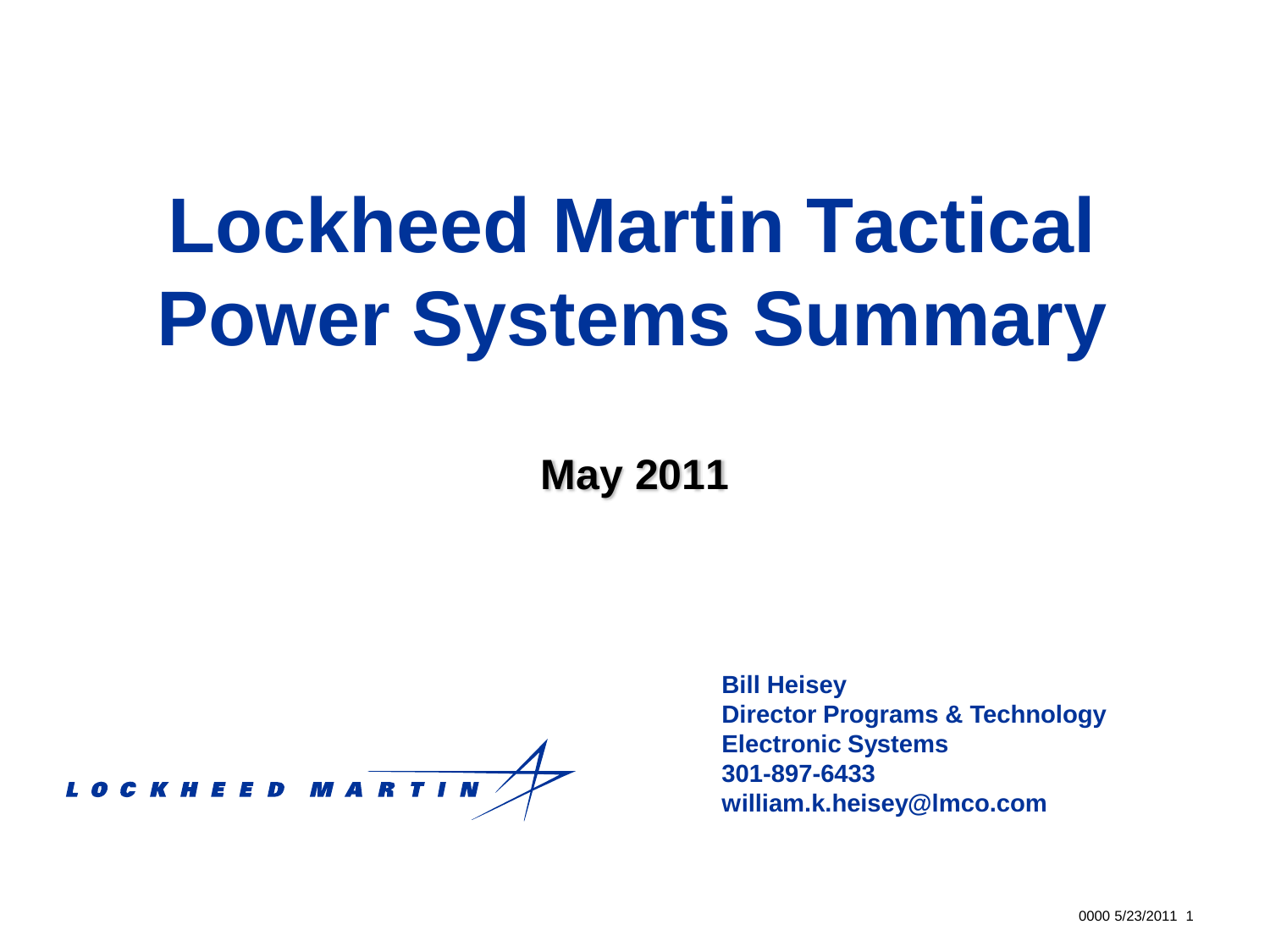### **Lockheed Martin Organization**

LOCKHEED MARTIN

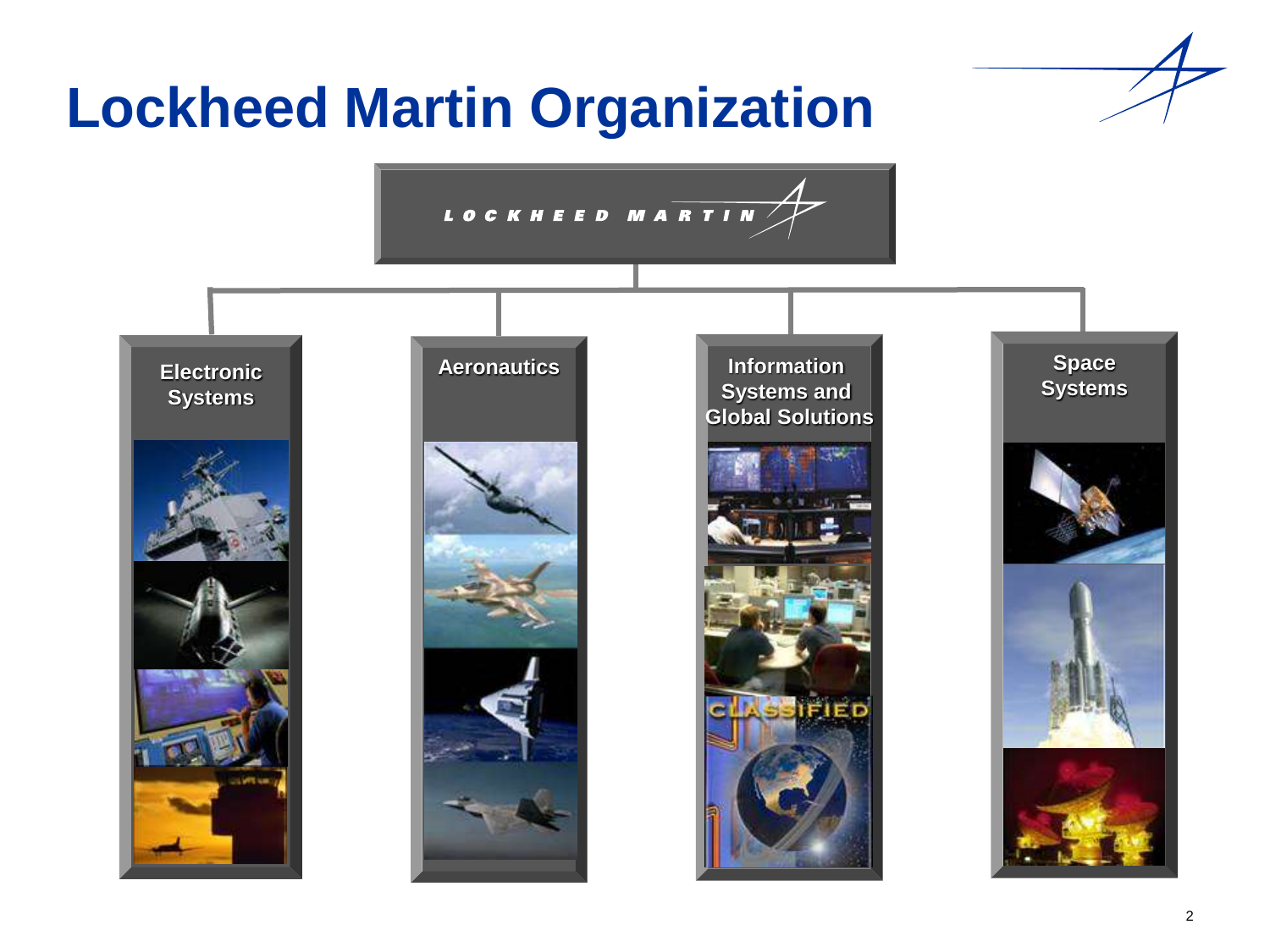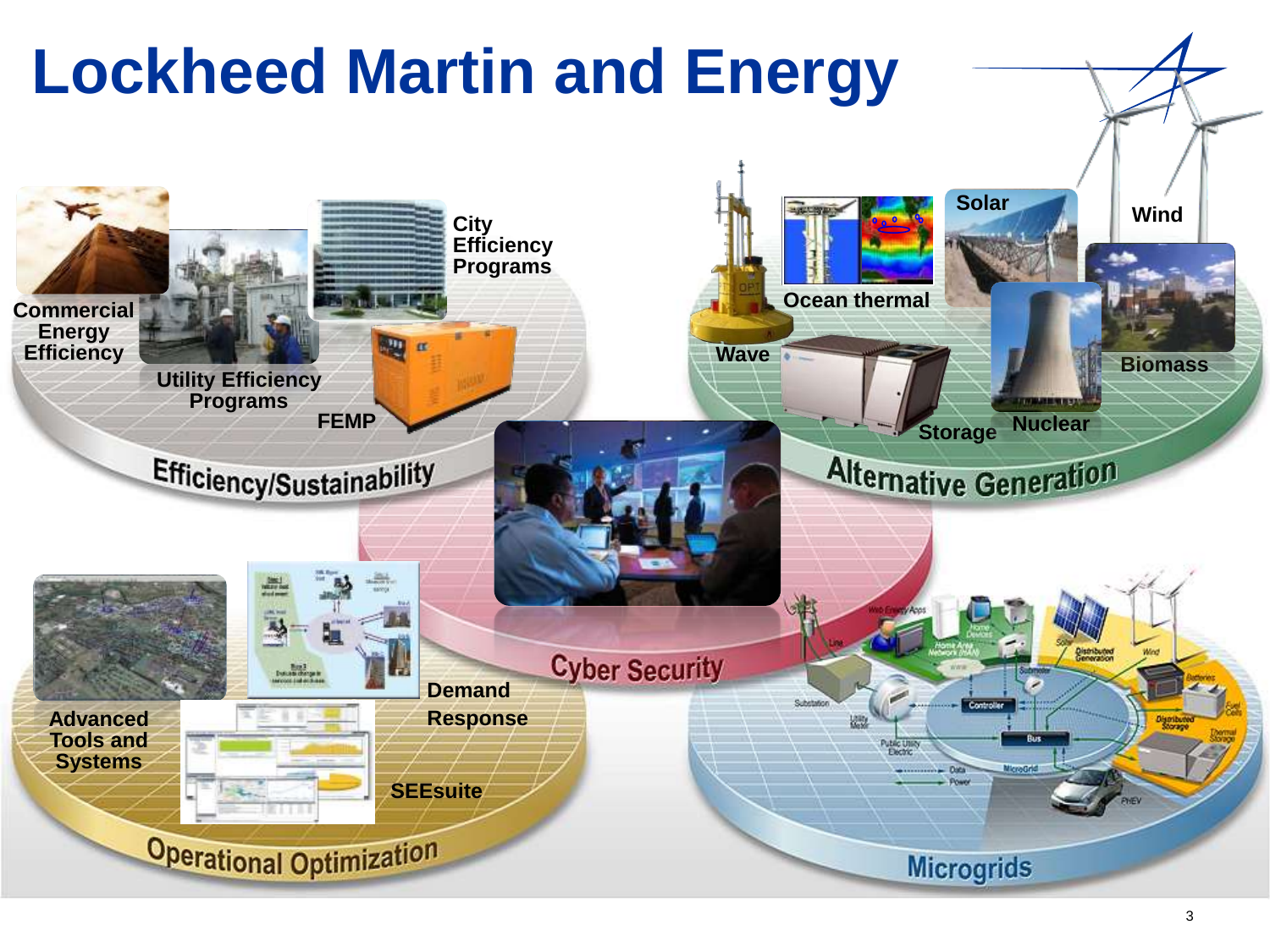## **DoD Land Forces Power Issues**





**Inefficient Architecture**



**Vehicle Power System Growth**



**Fuel Convoys**

**vehicles, and wall plugs**

**carrying batteries**



**Route Clearance**



**Hazardous Infrastructure**



**War Fighter Burden**

#### **Challenges & Impact of Power are Significant**

• **War Fighter unnecessarily exposed to** 

• **High O&M costs (fuel, batteries, repairs)** 

• **Power gaps exist away from generators,** 

**convoy and infrastructure hazards**

**due to inefficient use of resources**

• **War Fighter burdened with weight in** 

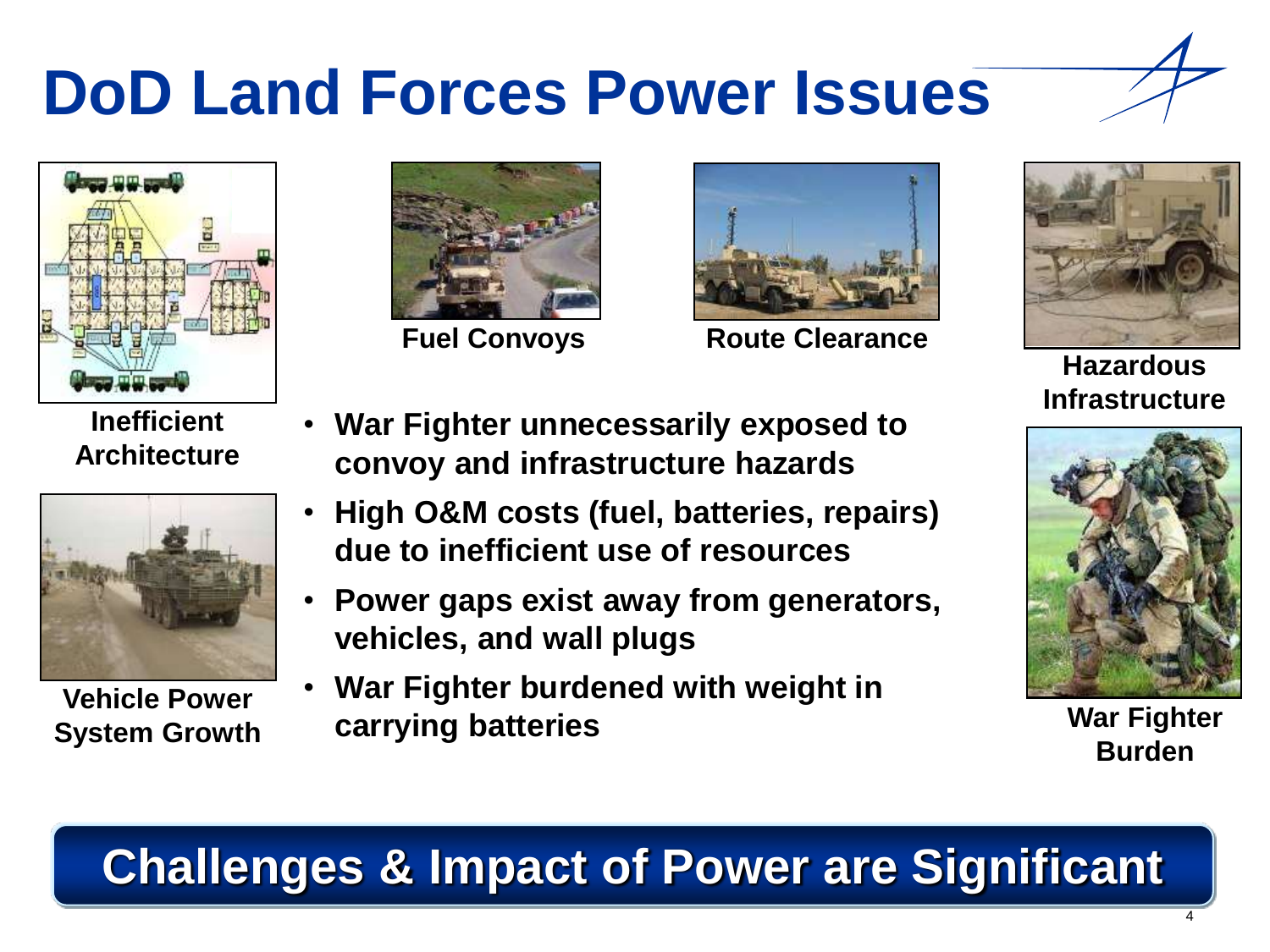#### **LM Power Generation & Management**





**OTEC**

• **Microgrid** • **Mobile Waste to Energy Conversion (MWEC)**



**(OTEC)**

• **Fuel Cells**

#### **Microgrid**

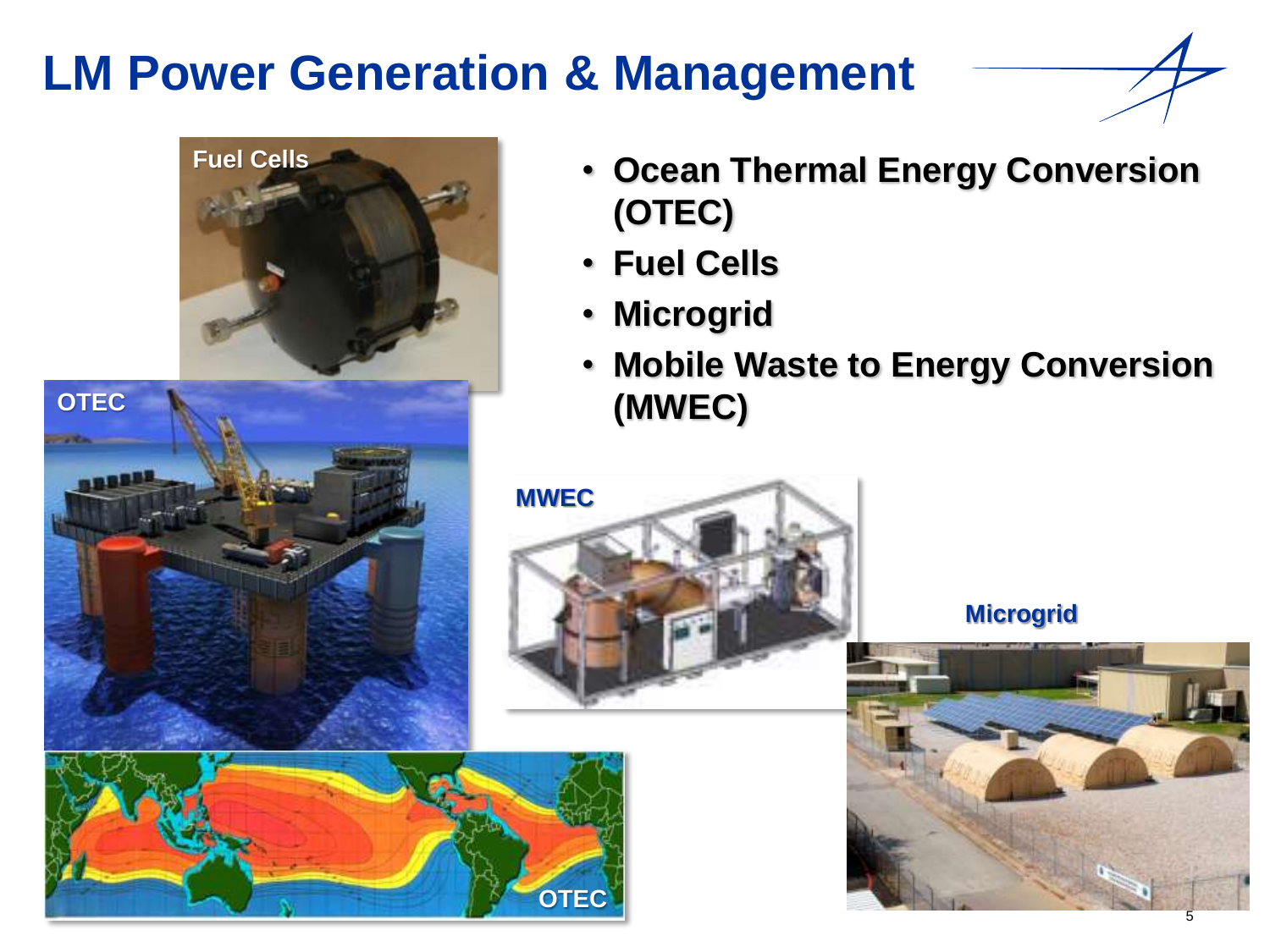### **LM General R & D Pipeline**

**IR&D**

*Engine that drives our R&D*

**Research by Others** *Basic research*



**CR&D** *Maturation & Transition focus*

**Innovation is Key to the Long Term Success of LM**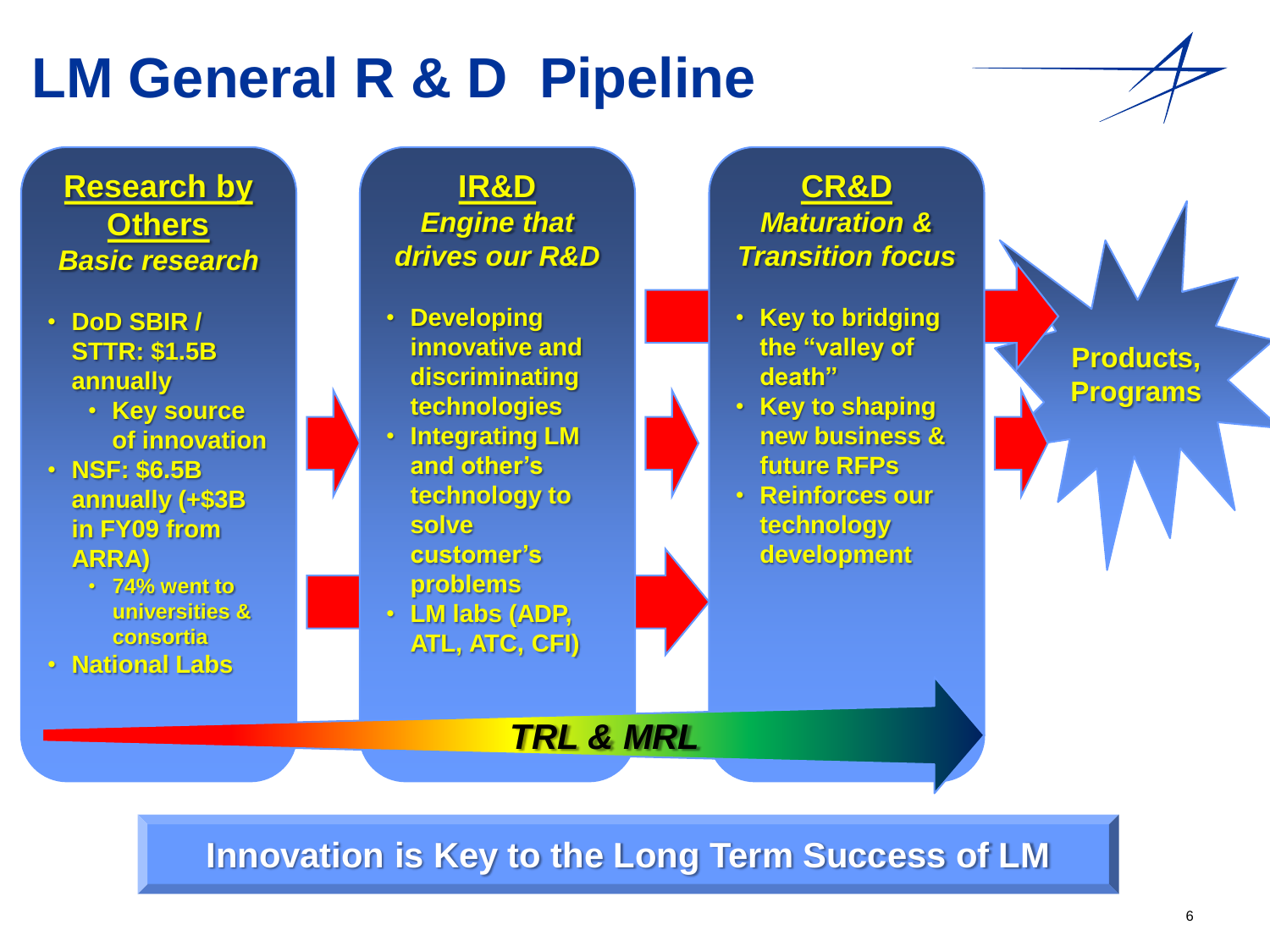### **Microgrids R&D Pipeline**

#### **Univ, Small Business**

- **University (Texas A&M, UT Austin, Drexel, etc.)**
- **Small Business Partnerships (Ideal Power Converters, Skybuilt Power, others)**

**Example 3** National **SkyBuilt Power** 

#### **IR&D**

• **Microgrid Architecture and algorithm IRAD** • **Cohesive LM Energy Systems via MFC Microgrid Architecture** • **Hardware/software in the loop intelligent Microgrid Development Center**



#### **CR&D**

• **Hi-Power - AC/DC Trade Study 2008** • **Army CERDEC HI-Power 2009/ 2010 – Demo microgrid for Army TOC/FOB** • **Air Force Integrated Smart BEAR Power Systems 2010** • **ESTCP Ft. Bliss microgrid demo**

**DoD Tactical /Installation Microgrids, Global Commercial Microgrids**



**Leveraging University and Small Businesses to Fill Key Gaps**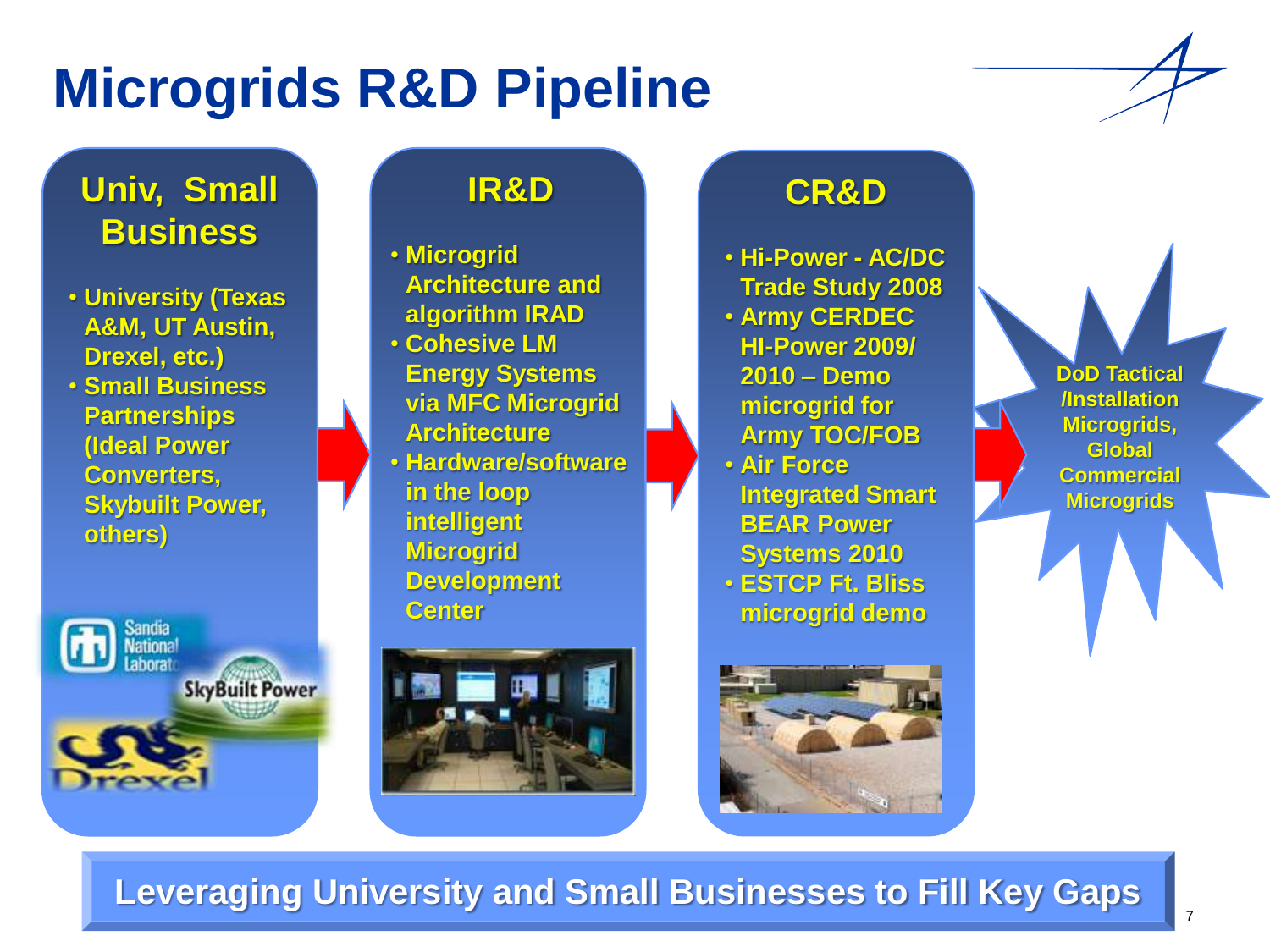# **Partnership with Lockheed Martin**

- **Mechanisms**
	- **Direct Research and Development Contracts (IRAD)**
	- **Subcontracts from Customer Research and Development (CRAD)**
	- **Subcontracts from Programs**
	- **Small Business Innovation Research (SBIR)**
	- **Direct Response to Broad Area Announcements (BAA)**
	- **University Research Contract**
	- **Mentor-Protégé**
- **Hot Topics**
	- **Intellectual Property**
	- **Publications**



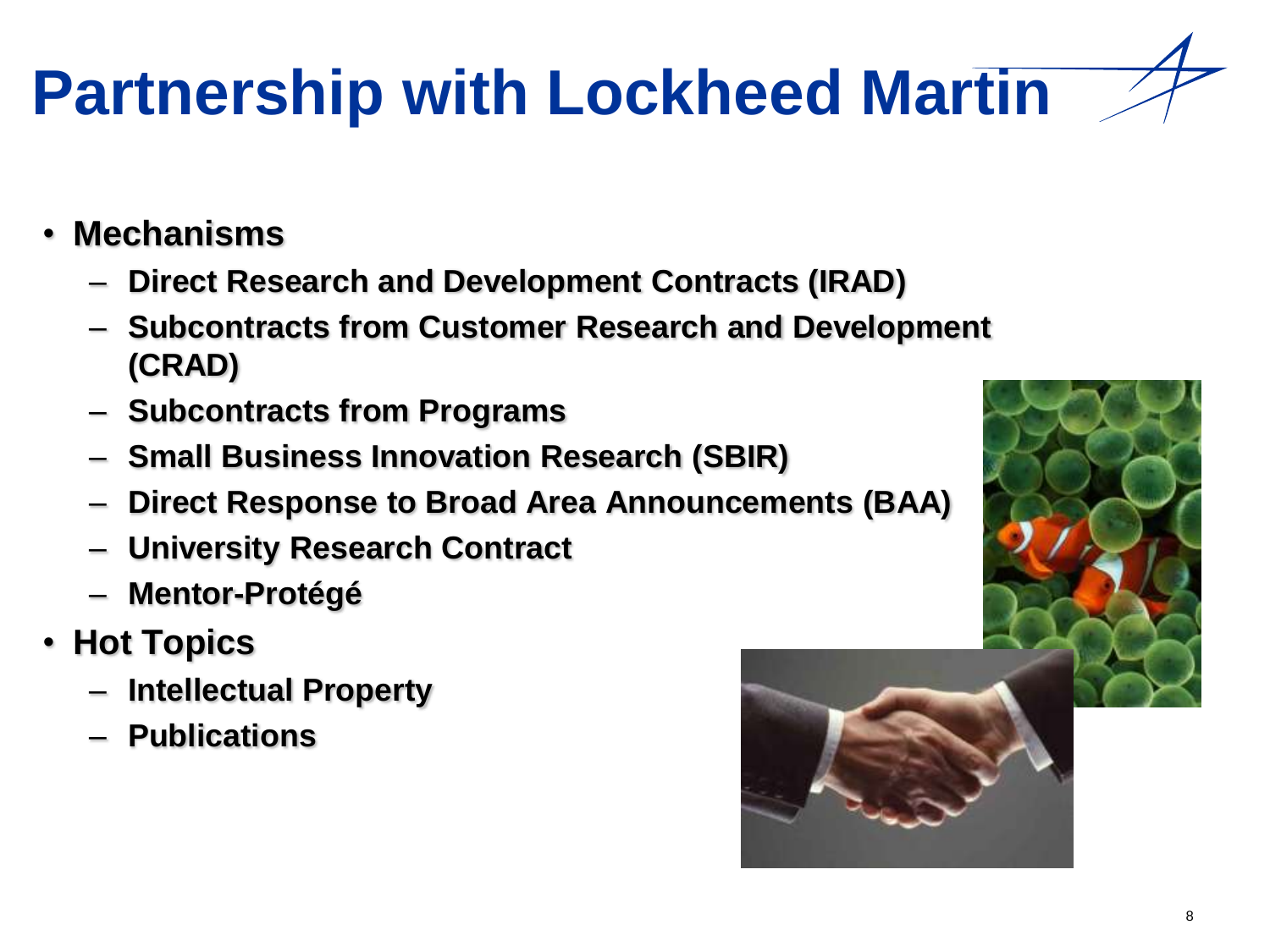## **LM Vision and Values**



**Powered by Innovation, Guided by Integrity, We Help Our Customers Achieve Their Most Challenging Goals**

- **Do What's Right**
- **Respect Others**
- **Perform With Excellence**